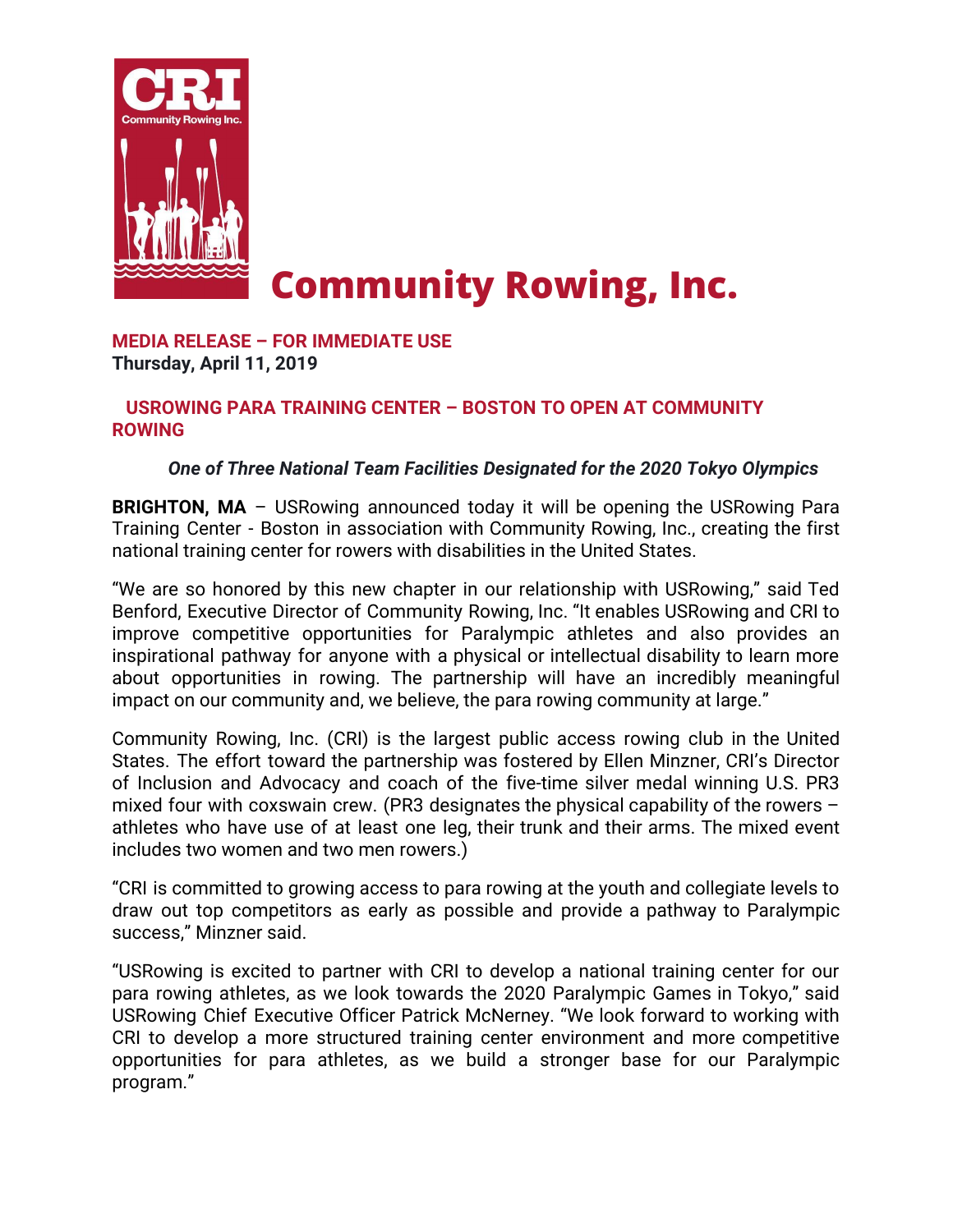In addition to maintaining her role as Director of Inclusion and Advocacy at CRI, Minzner will take on the additional role of USRowing's Para High Performance Director, where she will oversee the para rowing national team's performance and athlete development activities.

"Our goal is not just to select para crews, but to include para rowers and coaches from clubs around the USA to share a platform from which potential national team athletes can be identified and developed," Minzner said.

"Ellen has done a fantastic job as coach of the PR3 mixed four over the past several years, consistently reaching the medal podium. We look forward to her expanded role with USRowing as she takes over as our Para High Performance Director," McNerney said. "She will bring a wealth of experience to the organization, as we take the next step in building our para rowing program."

With Minzner moving into her new position, Tom Darling will assume the role of Para Development Director, working directly with McNerney to develop and implement a program for increasing revenue to support the preparations for the 2020 Paralympics and beyond.

Community Rowing, Inc., has been supporting athletes with disabilities for more than 30 years and now serves more than 500 adults and youth each year with physical, sensory and cognitive impairments. Over the past six years, CRI has emerged as the leader in innovation and advocacy for para rowing, led by Minzner.

In 2015, CRI was awarded Gold Level Paralympic Sports Club status by the United States Olympic Committee and has hosted the U.S. para rowing four with coxswain since 2013. The partnership with USRowing will enable para rowers to train year-round at the CRI facilities, receive elite coaching and call the new USRowing Para Training Center - Boston at the award-winning Harry Parker Boathouse home for the quadrennial leading up to Tokyo 2020.

CRI will host a para rowing identification camp May 31 to June 4, 2019, for aspiring athletes with Paralympic eligibility to form potential line

ups for future U.S. trials events. The USRowing selection camp for the PR3 mixed four with coxswain will take place over the three weeks following the identification camp, with top athletes in the PR3 category from across the United States being invited to compete for a position in the crew that will represent the United States at the World Rowing Championships in August in Linz-Ottensheim, Austria.

#### **ABOUT USROWING**

USRowing is a nonprofit organization recognized by the United States Olympic Committee as the governing body for the sport of rowing in the United States. USRowing has 83,000 individual members and 1,350 member organizations, offering rowing programs for all. USRowing receives generous support from the National Rowing